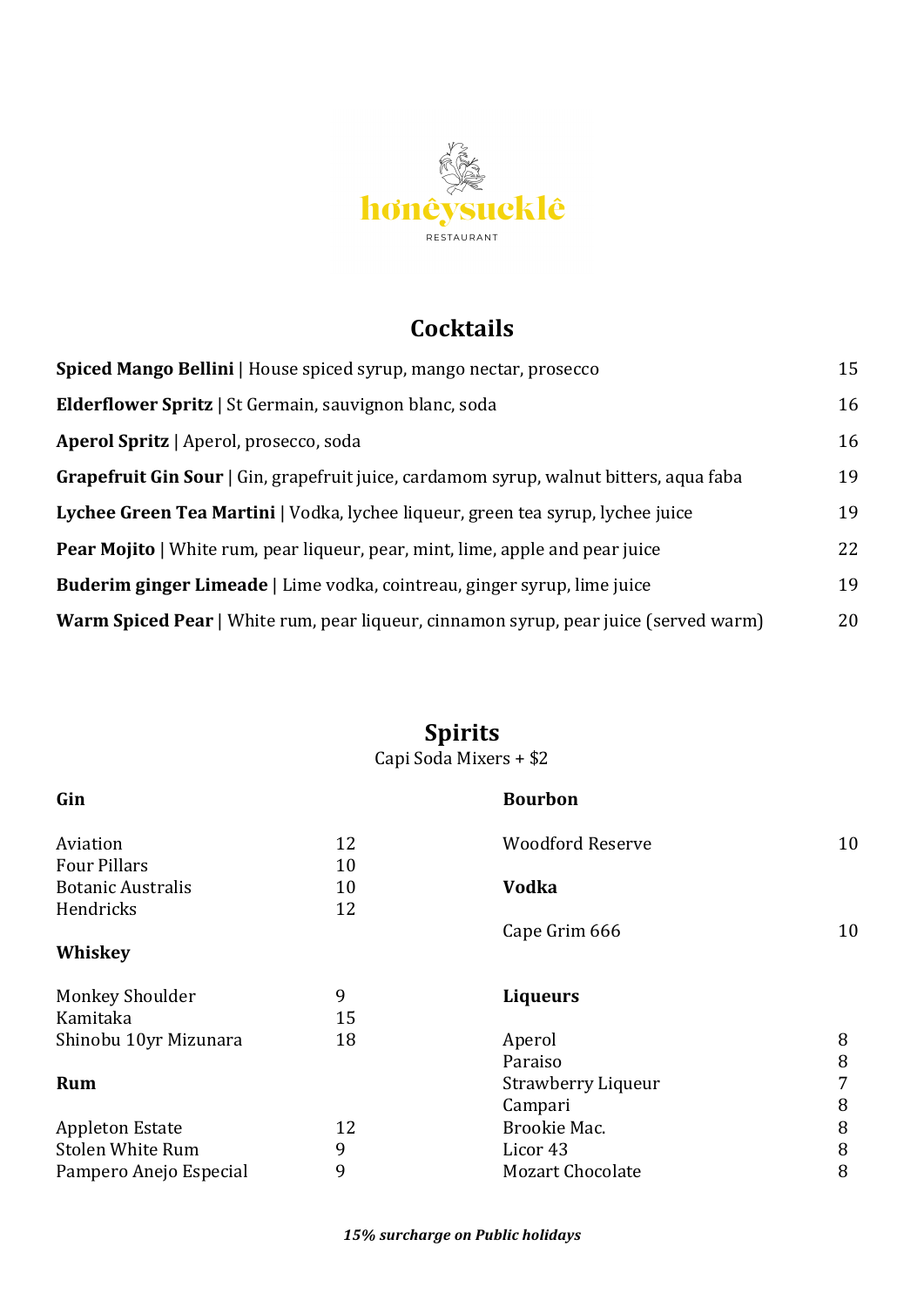

**Glass** | **Bottle** 

# **Sparkling**

| Clover Hill Cuvee         | NV  | Tamar Valley   | <b>TAS</b> | 14 | 74 |
|---------------------------|-----|----------------|------------|----|----|
| Zonte's Footstep Prosecco | NV. | Adelaide Hills | SА         | 12 | 51 |
| Jacarando Sparkling Rose  | NV  | Puglia         | Italy      |    | 80 |

**Rose**

| La Linea Rose         | 2021 Adelaide Hills |    | 46 |
|-----------------------|---------------------|----|----|
| Scarlet Ladybird Rose | 2021 Fleurieu       | SA | 49 |

**White Wine** 

| La La Land Pinot Gris      |      | 2021 Murray Darling  | <b>NSW</b> | 11 | 48 |
|----------------------------|------|----------------------|------------|----|----|
| Sfera Pinot Grigio         | 2021 | Limestone Coast      | <b>SA</b>  | 11 | 48 |
| Paper Road Sauvignon Blanc | 2021 | Wairarapa            | NZ         | 12 | 49 |
| Jeanneret Riesling         |      | 2019 Clare Valley    | SA         | 13 | 59 |
| Patritti Vermentino        | 2019 | Adelaide Hills       | <b>SA</b>  | 12 | 52 |
| Silkman Chardonnay         | 2020 | <b>Hunter Valley</b> | <b>NSW</b> | 13 | 64 |

*15% surcharge on Public holidays*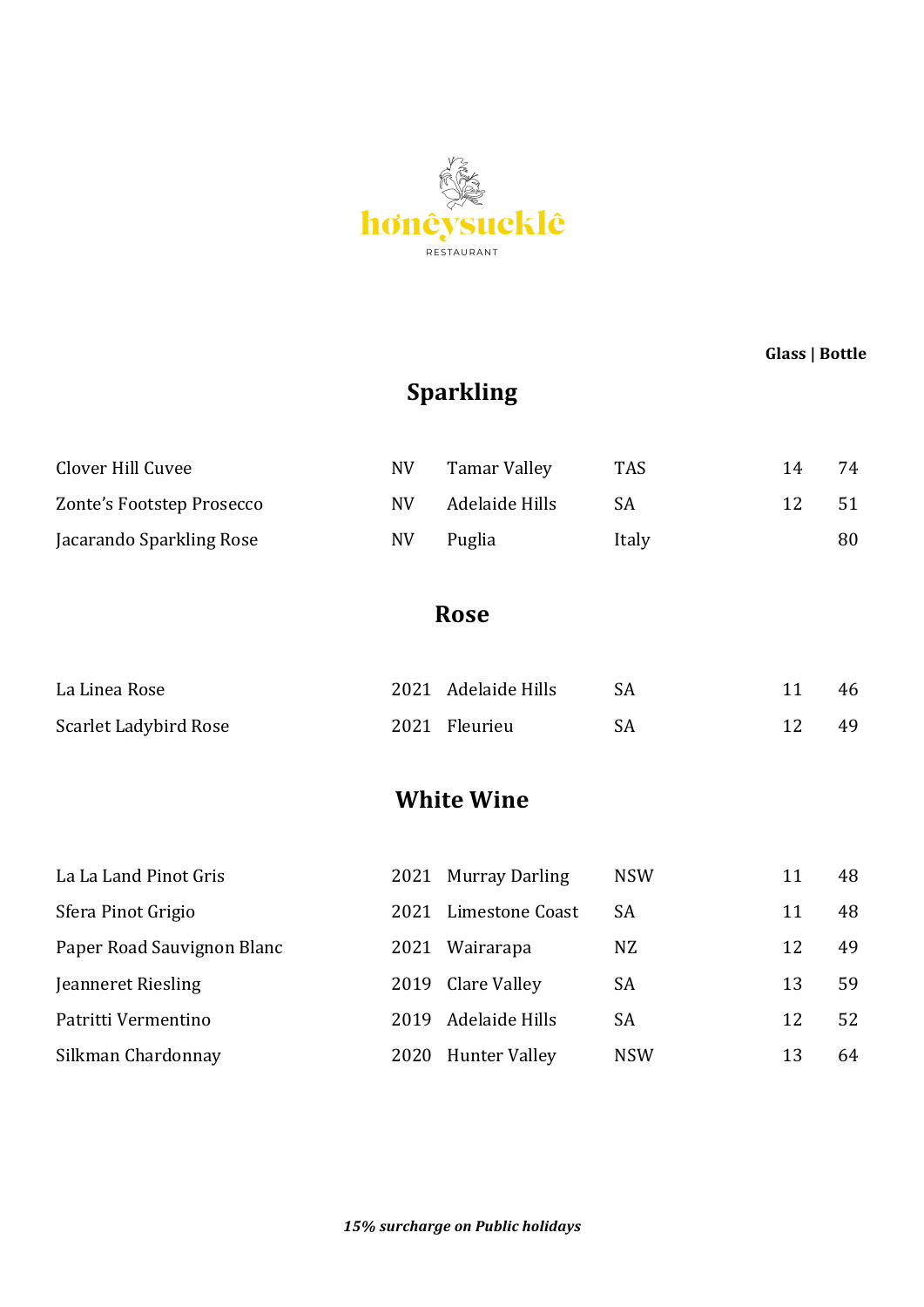

 **Glass | Bottle**

## **Red Wine**

| Storm Bay Pinot Noir                 | 2020 | Coal River      | <b>TAS</b> | 13 | 55 |
|--------------------------------------|------|-----------------|------------|----|----|
| Stemmari Nero d'Avola                | 2019 | Sicily          | Italy      | 10 | 49 |
| <b>Willow Bridge Cabernet Merlot</b> | 2020 | Geographe       | <b>WA</b>  | 10 | 47 |
| Patritti GSM                         | 2019 | McLaren Vale    | SА         | 12 | 53 |
| First Creek Shiraz                   | 2019 | Hunter Valley   | <b>NSW</b> | 11 | 49 |
| Violet Beauregard Malbec             | 2021 | Langhorne Creek | <b>SA</b>  | 12 | 49 |

#### **Beer**

| Pure Blonde Premium Mid       | $3\%$ | <b>BTL</b> | 8  |
|-------------------------------|-------|------------|----|
| Heads of Noosa 3.5 Lager      | 3.5%  | <b>BTL</b> | 9  |
| Heads of Noosa Japanese Lager | 4.5%  | <b>BTL</b> | 12 |
| Heads of Noosa Pilsner        | 5.0%  | <b>BTL</b> | 12 |
| Little Creatures Pale Ale     | 5.2%  | <b>BTL</b> | 9  |
| Little Creatures XPA          | 4.9%  | <b>BTL</b> | 8  |
| White Rabbit Dark Ale         | 4.9%  | <b>BTL</b> | 11 |
| Brookvale Ginger Beer         | 4.0%  | BTL        | 11 |

*15% surcharge on Public holidays*